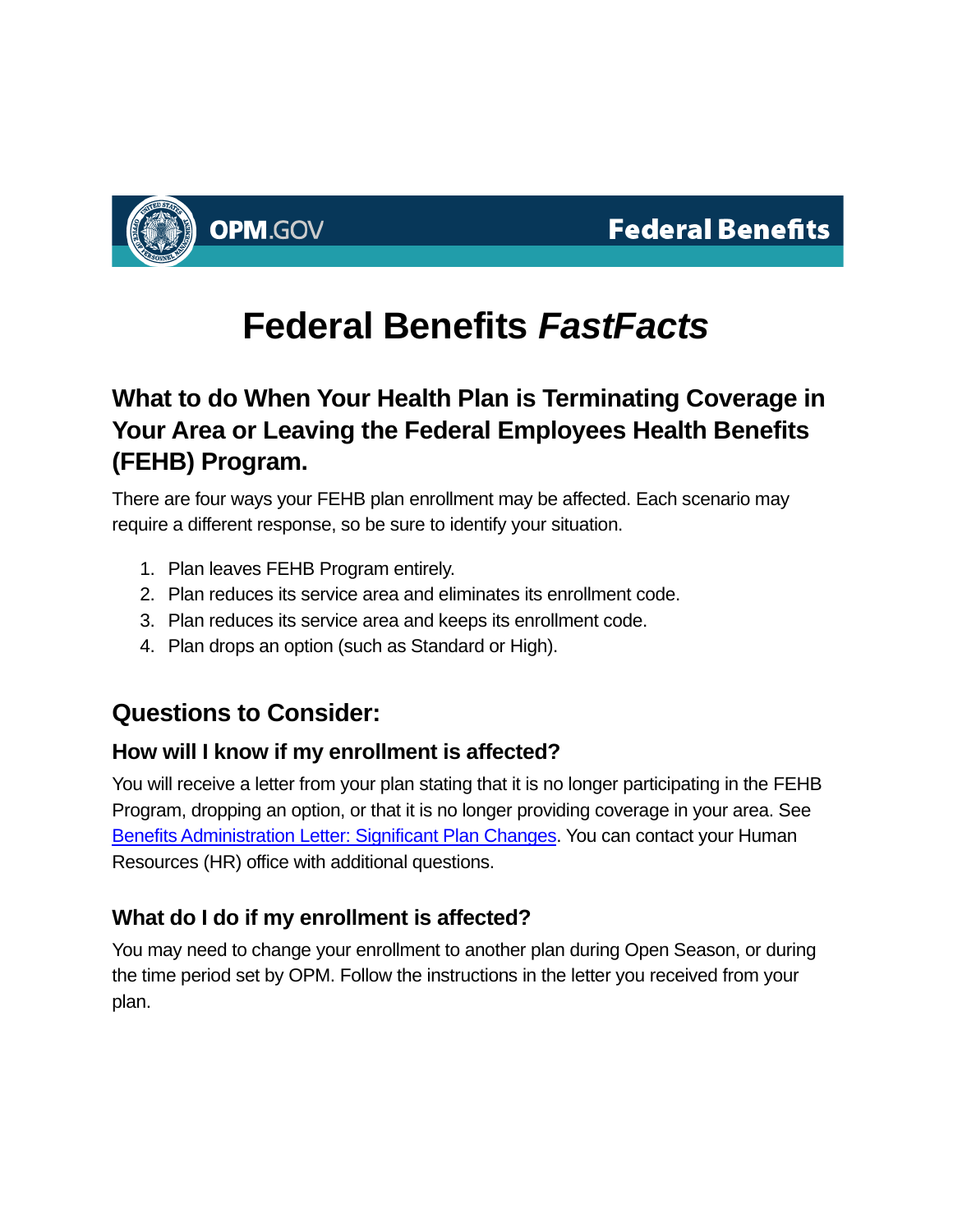# **My plan is leaving the FEHB Program entirely. What happens if I don't change to another plan?**

If you are a Federal employee, annuitant, or Tribal employee and you do not change plans, you will be automatically enrolled into the lowest-cost nationwide plan option available as determined by OPM.

# **My plan is reducing its service area and eliminating my enrollment code. What happens if I don't change to another plan?**

If you are a Federal employee, annuitant, or Tribal employee and you do not change plans, you will be automatically enrolled into the lowest-cost nationwide plan option available as determined by OPM.

## **My plan is reducing its service area where I live/work but keeping my enrollment code. What happens if I don't change to another plan?**

You will only have coverage in your area for emergency care services in the new plan year. You must travel to the plan's remaining service area to receive full coverage for your care.

#### **My plan is eliminating my option. What happens if I don't change to a remaining option or to another plan?**

You will be automatically enrolled into one of the plan's options that remain. If only a High Deductible Health Plan (HDHP) remains, you will be automatically enrolled into the lowest cost nationwide plan option as indicated by OPM. Please refer to the letter you received from your plan for more information.

#### **If my High Deductible Health Plan (HDHP) is terminating coverage in my service area or is leaving the FEHB Program, what happens to my Health Savings Account (HSA) or my Health Reimbursement Arrangement (HRA)?**

If you wish to continue contributing to your HSA, you must enroll in another HDHP. If you do not enroll in another HDHP, you are not eligible to make contributions to your HSA, but you may request withdrawals for qualified medical expenses. You should check Internal Revenue Service (IRS) guidance on use of HSA dollars for non-qualified medical expenses. You should work directly with your fiduciary to make decisions regarding your HSA.

Unless you use your HRA credits, they will be forfeited once the plan you've elected becomes effective.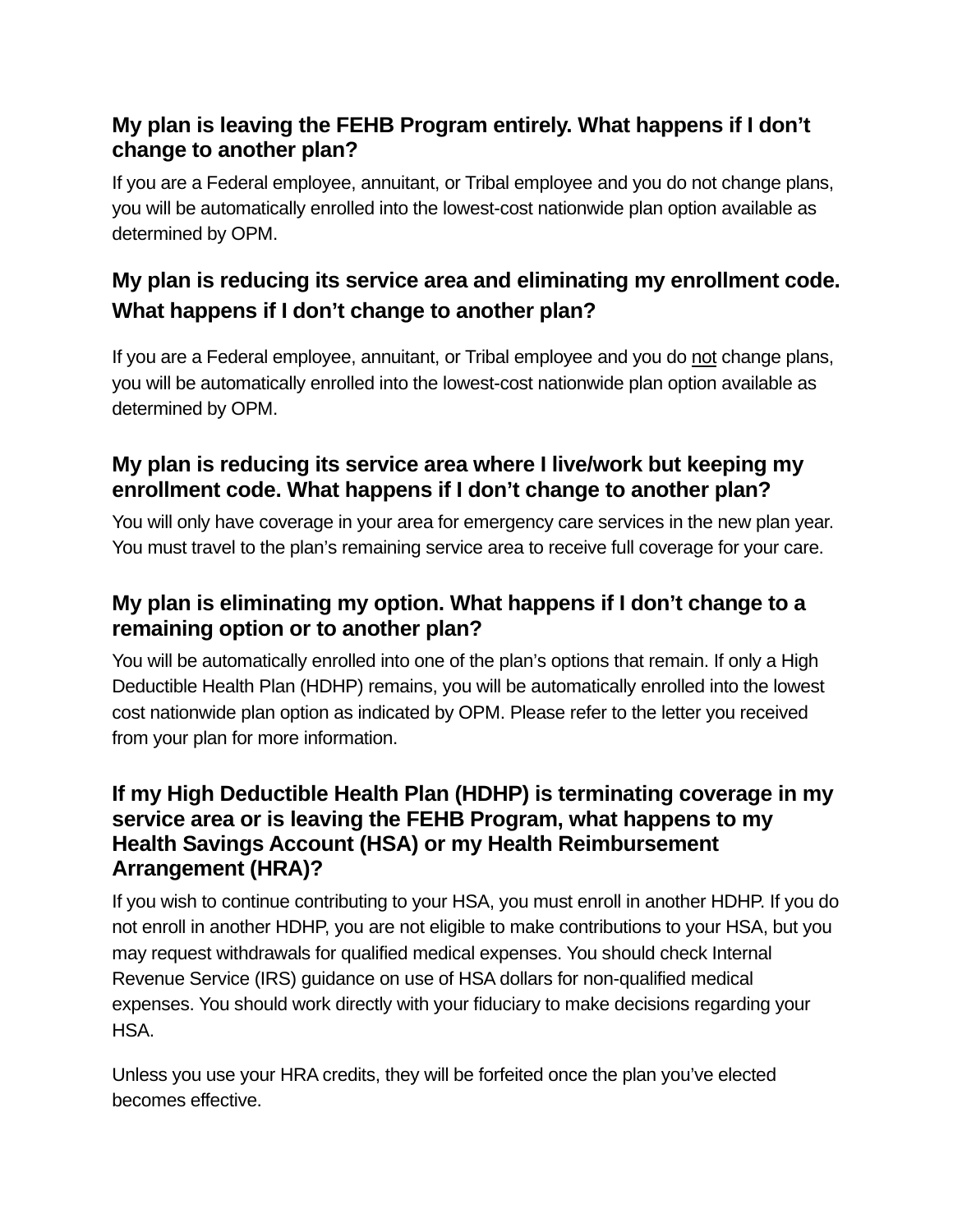#### **How do I change my enrollment to another plan?**

If you are a Federal employee, use your agency's online self-service system such as Employee Express, MyPay, Employee Personal Page, EBIS, etc. If you need additional help, contact your HR office.

If you are a Tribal employee, contact your Tribal Employer.

If you are a Civil Service Retirement System (CSRS) or Federal Employees Retirement System (FERS) retiree, call Open Season Express at 1.800.332.9798 or access [Open](https://retireefehb.opm.gov/)  [Season Online.](https://retireefehb.opm.gov/)

If you receive an annuity from another retirement system, [please read more about health](https://www.opm.gov/healthcare-insurance/healthcare/plan-information/enroll/#annuitants)  [benefits after retirement.](https://www.opm.gov/healthcare-insurance/healthcare/plan-information/enroll/#annuitants)

#### **When does my current plan or option stop providing coverage and my new plan or option begin?**

Your current plan will continue to provide benefits until the plan you've elected during Open Season or during the time period provided by OPM becomes effective. There will be no gaps in coverage.

#### **What are my rights if I'm pregnant or I have a chronic or disabling condition?**

Under the [Patients' Bill of Rights,](https://www.federalregister.gov/documents/2010/06/28/2010-15278/patient-protection-and-affordable-care-act-preexisting-condition-exclusions-lifetime-and-annual) enrollees who are seeing a specialist for a chronic or disabling condition or who are in the second or third trimester of a pregnancy have a right to continued treatment for up to 90 days of care (or treatment through the end of post-partum care) following notice that a health plan is leaving the FEHB Program.

#### **How can I compare the different health plans available to me? There are several resources available to help you compare plans:**

Use the **Plan Comparison Tool** 

Consult [Consumer's Checkbook](http://www.checkbook.org/newhig2/hig.cfm)

Review and compare available Health Plan Brochures

#### **Where can I find Health Plan Brochures and Information?**

[Federal employees](http://www.opm.gov/FEHBbrochures) and annuitants

[Tribal employees](http://www.opm.gov/healthcare-%20%20insurance/tribal-employers/plan-information)